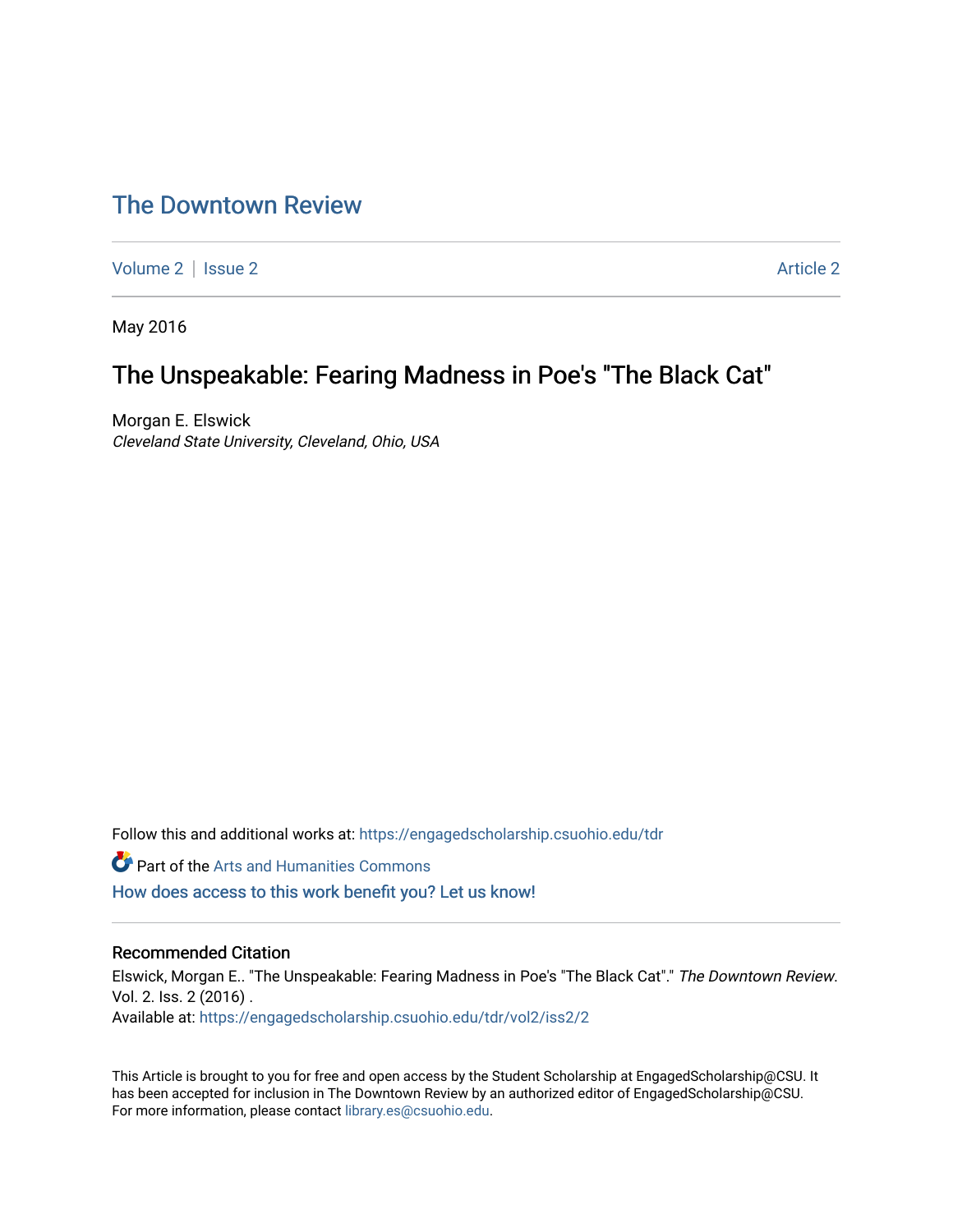### **The Unspeakable: Madness in "The Black Cat"**

A significant part of the pervasiveness of Edgar Allan Poe's work is the fact that he wrote his tales of horror with an emphasis on what everyday people feared. He targeted what he knew to be massive fears of his own time and blew these fears up into tales of suspense, horror, and the supernatural. Within "The Black Cat," for instance, Poe plays on the fear of madness, or a discernible lack of reason. The narrator of "The Black Cat" displays several attributes of madness — he maims an innocent cat, hangs it, kills his wife in a fit of temper, and finally hides her rotting corpse behind a brick wall. Throughout the text, however, the narrator does not refer to his condition as insanity: instead, he believes his choices and imprisonment were caused by a list of extraordinary events out of his control. However, Poe's readers should see that alcoholism may have acted as a catalyst for the narrator's descent into insanity, but did not cause his later violent actions. This avoidance of madness is the true fear being exploited within "The Black Cat": the narrator adamantly refuses to acknowledge the possibility he may be mad, and instead wholeheartedly attributes his downfall to alcohol and events out of his control, because even in his last hours, he fears being associated with madness.

In the beginning of "The Black Cat," for instance, Poe's narrator notes the "docility and humanity" he had displayed as a young child (Poe 718). His penchant for kindness and goodwill toward animals was praised by his family members. The man grew older, married and lived with many animals, including a cat named Pluto of which he was incredibly fond. However, this innocence changes when the "Fiend Intemperance," or alcohol, is introduced as the catalyst of his later madness. The narrator tells readers that he grew "day by day, more moody, more irritable, more regardless of the feelings of others. I suffered myself to use intemperate language to my wife...[and] offered her personal violence" (Poe 719). Initially caused by his imbibing, the narrator experiences a radical personality shift that results in a much different disposition from his earlier docility. He goes on to maim the cat, his dislike for it growing afterwards into "irritation" (Poe 720), and eventually he hangs it outside his house. Yet he vehemently protests this resulting from madness, saying "Mad indeed would I be to expect it, in a case where my very senses reject their own evidence. Yet, mad am I not—and very surely I do not dream" (Poe 718). He explains that madness in this instance might be expected, but he is not affected by it.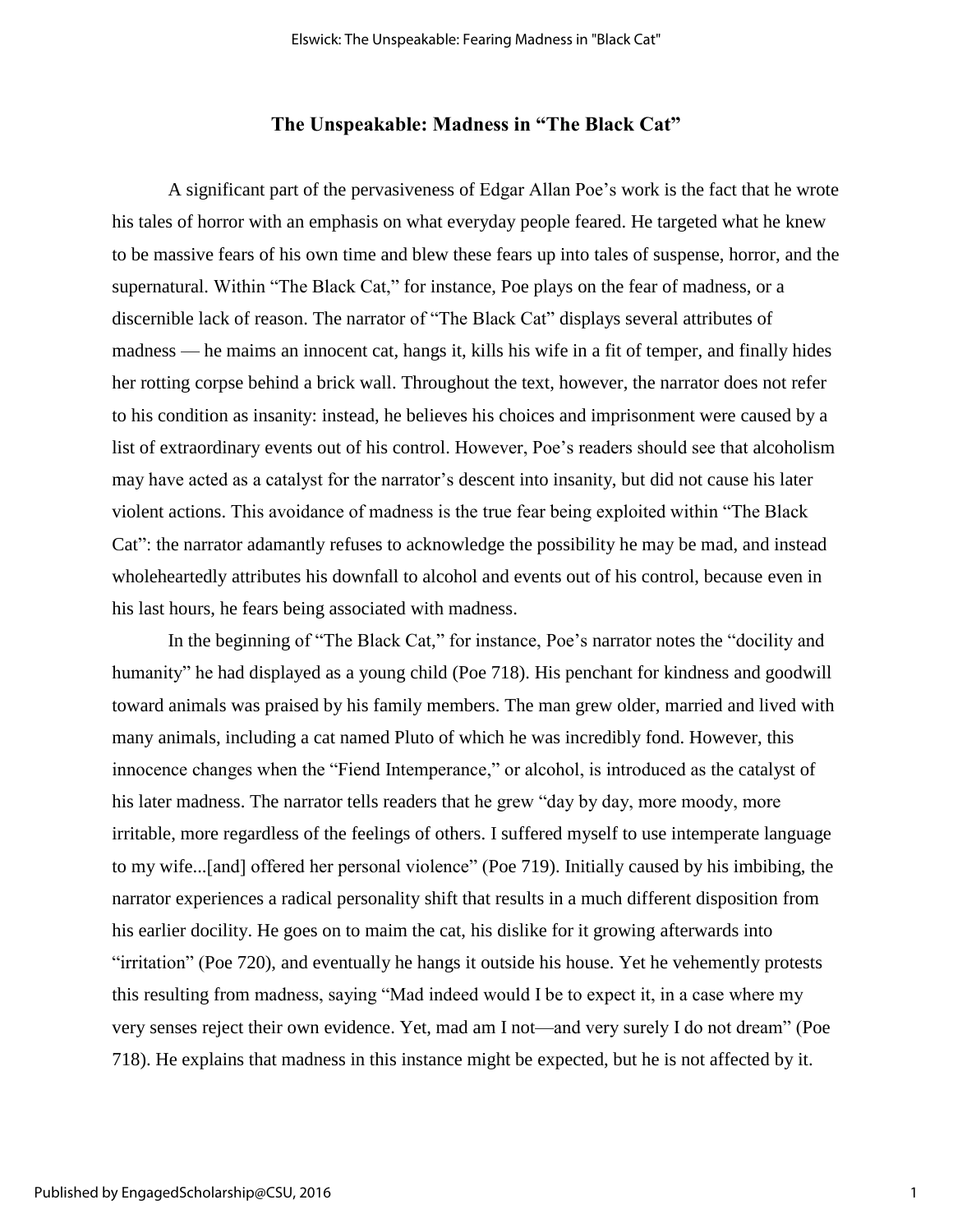The narrator believes what he has to explain is potentially unexplainable for the rational man, but as he thinks it truly happened, he must try to detail the events preceding his downfall.

Elsewhere, the narrator carves out the eye of a favorite cat because the animal bites him in fear. He blames the "spirit of perverseness" (Poe 720) for his murder of the same animal, which in truth he uses to cover and rationalize his madness as something experienced by all human beings. He skews this action, though, in order to garner sympathy and reasonable responses to his story, asking "Who has not, a hundred times, found himself committing a vile or a silly action, for no other reason than because he knows he should not" (Poe 720). He uses the bandwagon effect to make his story believable, strongly reinforcing the idea that he is not mad. Doing this, the narrator attempts to connect with his readership, or the person he is confessing to, in order to conceal or overpower the idea he may be under the influence of madness and tilt the listener's beliefs toward the unexplainable and out of the fault of the narrator.

His beginnings of madness are shown in his experiences with Pluto, but the narrator doesn't name them due to the overlying stigma of being called mad. From the very first lines of the story, he makes his beliefs clear saying, "For the most wild, yet most homely narrative which I am about to pen, I neither expect nor solicit belief" (Poe 718): he realizes his tale is out of the ordinary, but only wishes to "unburthen my soul" (Poe 718). The narrator's reasoning does not come from within but from without, in his surroundings. He hopes the person who listens to his story "will perceive, in the circumstances I detail with awe, nothing more than an ordinary succession of very natural causes and effects" (Poe 718). It is not his own personality, temperament, or some defective combination of the two that causes tragedy to befall him but, according to this narrator, something else.

The narrator has already been condemned to die for his actions, though he believes the succession of events leading to his confinement were out of his control at least, and at most, supernatural. In her journal article titled "Untold Story: The Lying Narrator in 'The Black Cat,'" Susan Amper argues, "His tale is a fabrication, by which he seeks to conceal the true nature of the crime, exactly as he sought in walling up his wife's body to conceal the fact of the crime" (475). The narrator's reasoning is definitely falsified in an effort to hide his murderous madness, but the crime remains the same. His wife dies at his hands due to his unnatural dread of a cat resembling the one he murdered. His madness overrides his reason, and in a state of numb clarity, he is able to hide his wife's body and carry on with his life. In her journal article by titled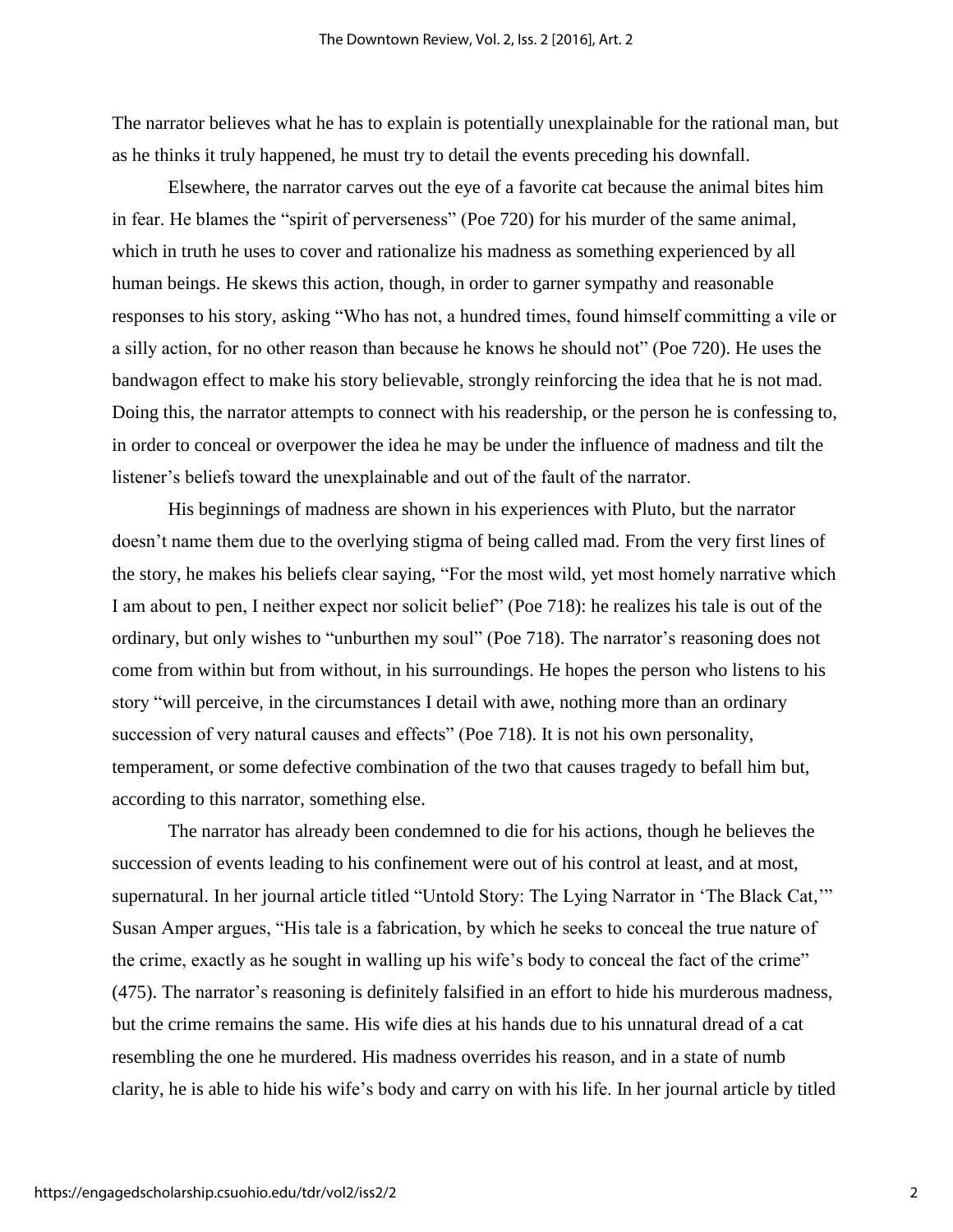"Diabolical Evil and 'The Black Cat,'" author Magdalen Wing-Chi Ki argues that "Poe's narrator is 'mad' because his behavior deviates from all the moral maxims in traditional ethics…his drive ethics is on the side of chaos, madness, and death" (569). The entirety of "The Black Cat" is about the narrator falling to madness, and while in its clutches, causing chaos to his loved ones.

Concerning the appearance of the second cat, it seems clear that the narrator's clouded conscience and guilt over Pluto, who he murdered brutally for no tangible reason, played a definite part in its supposedly close resemblance to the original feline. Amper agrees, saying "The doubtful nature of the narrator's account begins with the sheer improbability of his discovering a second cat virtually identical to Pluto, right down to the missing eye" (482). This is but another reflection of the madness that the narrator tries to hide. Consequently, his depiction of the cat should not be taken as truth, since the narrator's connection with reality is heavily debatable throughout the text: he is unable to tell reality from his hallucinations. Another clear indication of his inability to tell fantasy from reality is his hallucination of an image within the white spot on the cat's breast. When he first meets the new cat, he describes the spot as an "indefinite splotch of white" (Poe 721), but later on claims to see "the image of a hideous — of a ghastly thing — of the gallows" (722). In his madness, he hallucinates an image of his guilt onto the cat, a seeming twin of his first victim. In a journal article titled "Motive and Meaning: The Mystery of The Will of Poe's 'The Black Cat,'" Joseph Stark argues that "not only, for instance, is the narrator a confessed murderer, but his story also evidences a certain delusional paranoia" (259-260). This story from the narrator cannot be taken at face value as complete truth. Stark continues with, "when he blames his crime on human depravity, we are skeptical of this solution, simply because he offers it" (260). His madness greatly affects his ability to tell his narrative and can be seen in his wavering ability to rationally explain his crime and its causes.

When the narrator finally kills his wife, his calm demeanor afterwards gives him away. He represents someone without reason – uncaring and unfeeling. After hiding his wife's body, he says, "my next step was to look for the beast which had been the cause of so much wretchedness" (Poe 723). He is entirely focused on the cat. His wife's death is an unhappy accident, but one that matters little compared to the narrator's hatred of the cat. Instead of feeling anything for his wife, he goes on to say, "It is impossible to describe, or to imagine, the deep, the blissful sense of relief which the absence of the detested creature occasioned in my bosom" (Poe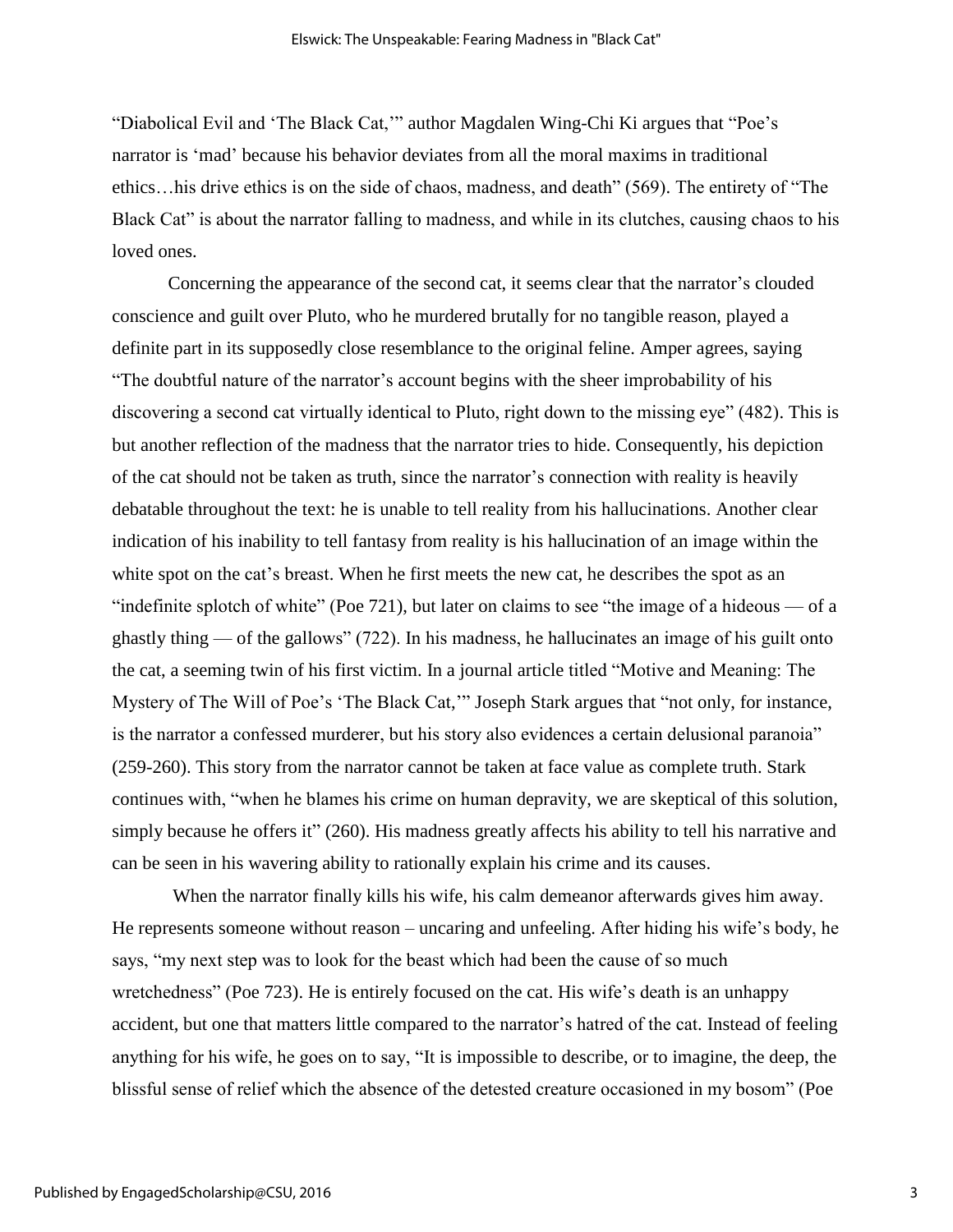723). No guilt mars his conscience or disturbs him. He even notes how soundly and peacefully he slept "even with the burden of murder upon my soul" (Poe 723). Amper believes the narrator actually shows the guilt of his wife's murder in his empathy concerning the loss of Pluto because he is hiding the fact that his wife's murder was intentional (479). This interpretation is clever, though ultimately unhelpful in this discussion. Whether the wife was murdered before or after the cat, or with intent or not, the irrational way the narrator tells his story and his reported irrational acts within it, are enough to see clear indications of a lack of reason, which ultimately results in her murder and shows the narrator to be mad.

One major detail the narrator uses to avoid naming his madness as such is alcohol, though his admitted unreliability makes any excuse he uses questionable. Stark addresses this issue, saying alcohol as the narrator's reason for murder "fails to account for what drove him into alcoholism in the first place" (260). The narrator introduces his addiction simply and without history, saying "through the instrumentality of the Fiend Intemperance — had (I blush to confess it) experienced a radical alteration for the worse" (Poe 719). His drinking problem is explained to have begun without reason, and is passed off as a momentarily lapse rather than a lasting addiction. Wing-Chi Ki believes this change to be all-consuming, saying "Poe invites his readers to see that alcohol has allowed the drive subject to push all identification aside and enjoy a new being" (575). However, as Stark notes, alcohol is not mentioned during the murder of his wife and attempted murder of the second cat (260). Only in the maiming of Pluto is his imbibing mentioned: when he actually hangs the cat, he says he does it "in cool blood" (Poe 720). No reasonable excuse can account for his murder of the animal other than he wished to kill it and therefore did so. The narrator is also shown to be completely sober when he ultimately ends his wife's life. He says, "Uplifting an axe, and forgetting, in my wrath, the childish dread which has hitherto stayed my hand, I aimed a blow at the animal" (Poe 722) and later, "goaded, by the interference, into a rage more than demoniacal" (723). Alcohol is not said to have been in his system at the time of the murder. His madness, goaded into a frenzy by the cat and his wife's intrusion in his attempted murder of it, is the true reason behind his actions. Alcohol cannot be used as a rational excuse because it is only used in the beginning of the story as explanation for his original maiming of Pluto, and then not mentioned again for the rest "The Black Cat."

With his early alcoholism dismissed as a possibility behind his murderous actions, the narrator is left unreliable and greatly under the influence of his madness. However, the narrator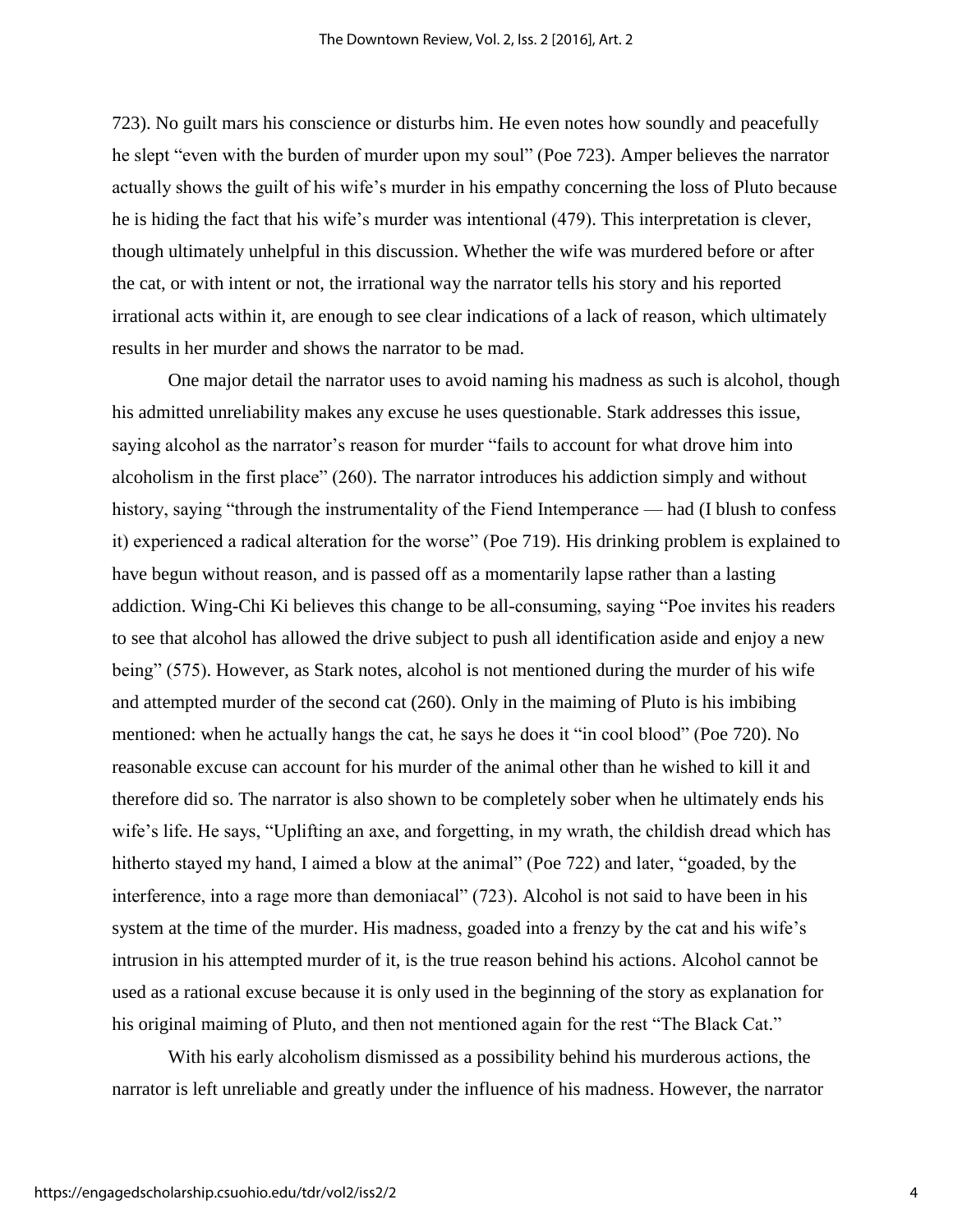refuses to acknowledge this because madness is the only line he will not cross. He admits to the rest of his story – both of the murders, his illogical rage, and apathetic emotions – but will not say he is mad. Poe clearly understood widely feared topics and manipulated them in his texts to create horrifying stories often reflecting similar themes. Madness, or the unnamed and avoided likeness of it, is one such theme in "The Black Cat." The maiming of Pluto, its eventual murder, and the horrifying murder and stashing of his wife are such brutalities that they become effective subjects of horror. Even with these topics, however, the true terror in "The Black Cat" is the narrator's madness and his lack of reason. Wing-Chi Ki argues, "The hanging of Pluto is a voluntary act of calculated wrongdoing, or moral suicide in the traditional sense, for the narrator 'enjoys' the death of the cat and the damnation of his soul" (577). The narrator's irrationality, already hinted at while under the influence of alcohol and later revealed when he hangs Pluto, is the true fear being manipulated within this work. Admitting to be under the influence of madness is the ultimate taboo because it is so widely feared in Poe's own time. Given that the narrator reflects his audience, it is expected he would refuse to admit to madness and instead pass his circumstances off as something out of his control and possibly supernatural. An imaginary or out-of-this-world foe, in this case, is much more tolerable than the possibility of madness, for an extraordinary terror may potentially be explained with reason while madness is defined by its very lack of anything logical.

Oftentimes Poe aims to startle, awe, and horrify his readership with macabre mystery and gothic tales, but one of the major fears he focuses on in "The Black Cat" is madness, a topic so feared it cannot even be directly named as the driving force behind the narrator's crimes. Instead, the narrator of "The Black Cat" depicts his insanity as something other than in his mind – be it his addiction to alcohol or the supernatural abilities of cats – although it seems clear, throughout the text but especially in narratorial descriptions and responses, that he actually suffers from madness. The mention of alcohol is only in the beginning of the story, fueling his original harm to Pluto. When he murders the cat and later his wife, he is under only his own influence. In "The Black Cat," insanity works to be much more horrifying than any simply supernatural horror. More than the supernatural or unexplainable, the illogicality of madness and its ability to override a person's reason, enabling them to commit brutal crimes without guilt, is the true fear being exploited within Poe's "The Black Cat."